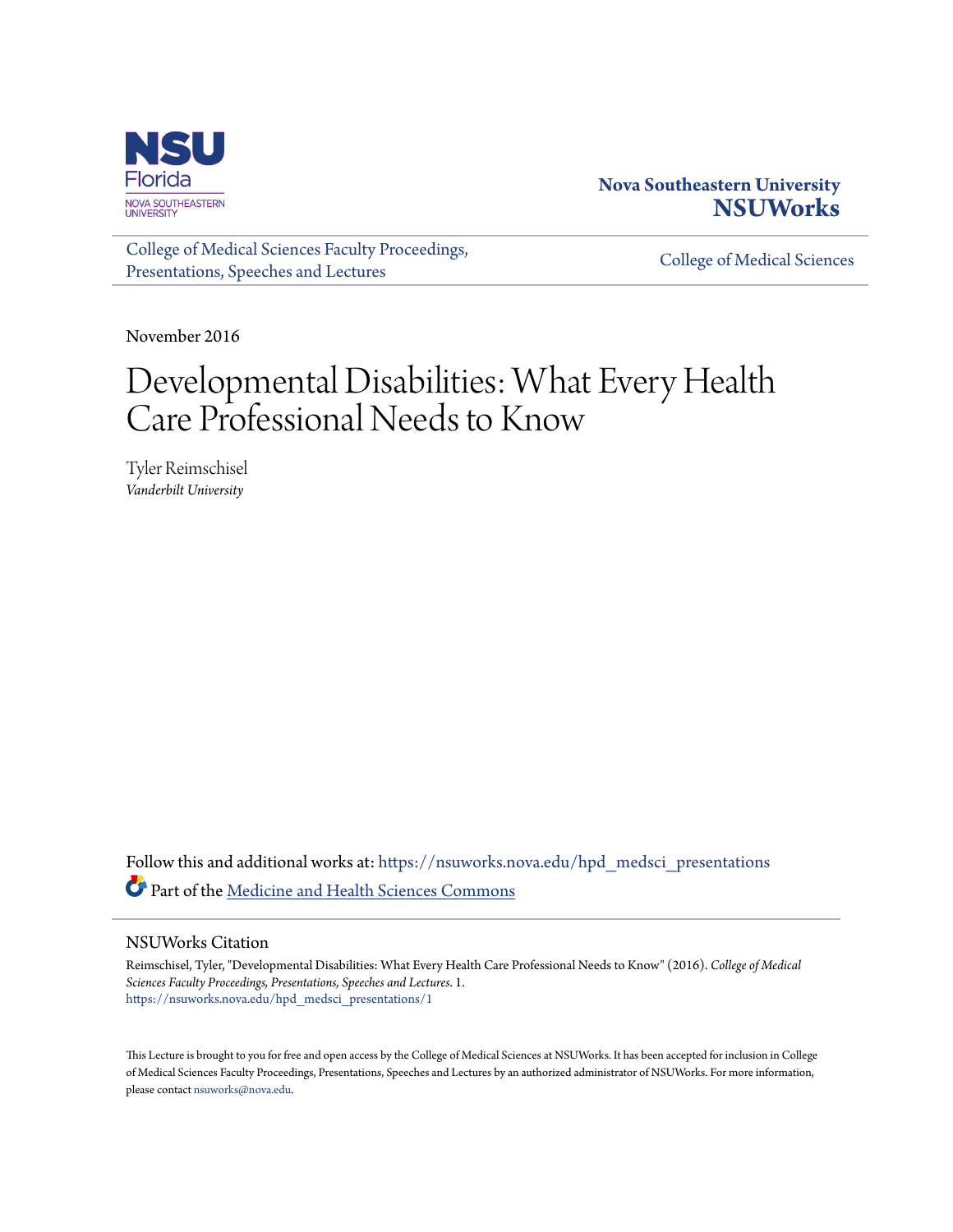**Hosted by NSU College of Health Care Sciences and NSU College of Medical Sciences**

# **DEVELOPMENTAL DISABILITIES: What Every Health Care Professional Needs to Know**



# **Thursday, February 18, 2016 5:30–7:30 p.m.**

#### *WITH*

**TYLER REIMSCHISEL, M.D.** Assistant Professor of Pediatrics and Neurology Vice Chair for Education, Department of Pediatrics Vanderbilt University School of Medicine

## **HELD IN THE CHANCELLOR'S DINING ROOM**

**Nova Southeastern University Health Professions Division 3200 South University Drive, Fort Lauderdale, Florida 33328**

## **FOR INFORMATION, CONTACT: (954) 262-1378**

*Cheryl Purvis: cpurvis@nova.edu • Sandee Dunbar: sdunbar@nova.edu Robert S. McCalla: rmccalla@nova.edu*

## **REGISTER AT:** *https://www.nova.edu/webforms/chcs/ns/*

## **REGISTRATION DEADLINE: FEBRUARY 11, 2016**

- If ADA (American with Disabilities Act) accommodation is needed, please specify on registration.
- Continuing education credits (1.5 hours) will be provided for all physicians, dentists, nurses, occupational therapists, physical therapists, and physician assistants.
- Hors d'oeuvres will be served at the Fort Lauderdale/Davie Campus.
- Free to all clinical preceptors and NSU-affiliated faculty and staff members, alumni, and students.
- Videoconferencing may be requested for NSU campuses by February 11, 2016.